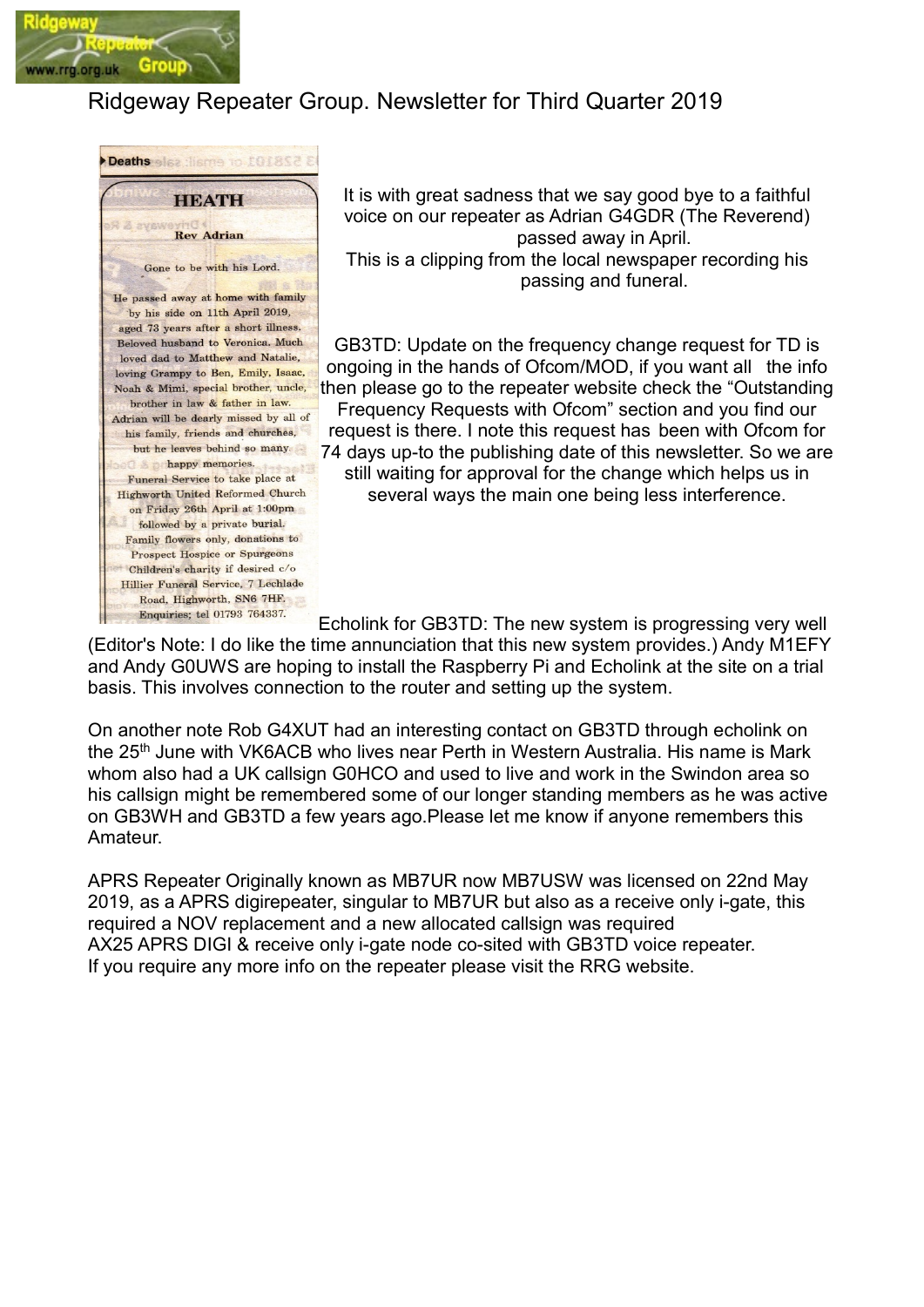This quarters article was brought to mind by a train time table that Rob G4XUT sent me from the 1950's admittedly it is a Swindon timetable but it reminded me of Hayling Billy.



This was a branch line from Havant to Hayling Island, and my grand parents retired to Hayling Island, as we used to enjoy family holidays there when I was a child. Later I used to spend my school summer holidays with my grand parents on Hayling Island and have to admit thoroughly enjoyed my self while I was there. I've manage to find information about this branch line and also found two You Tube videos that might interest to railway enthusiasts and others alike. I found this info on Wikipedia and it looks okay so enjoy, and from my memory we as kids used to call this steam engine "Puffing Billy" as there was always a lot of steam around this little engine.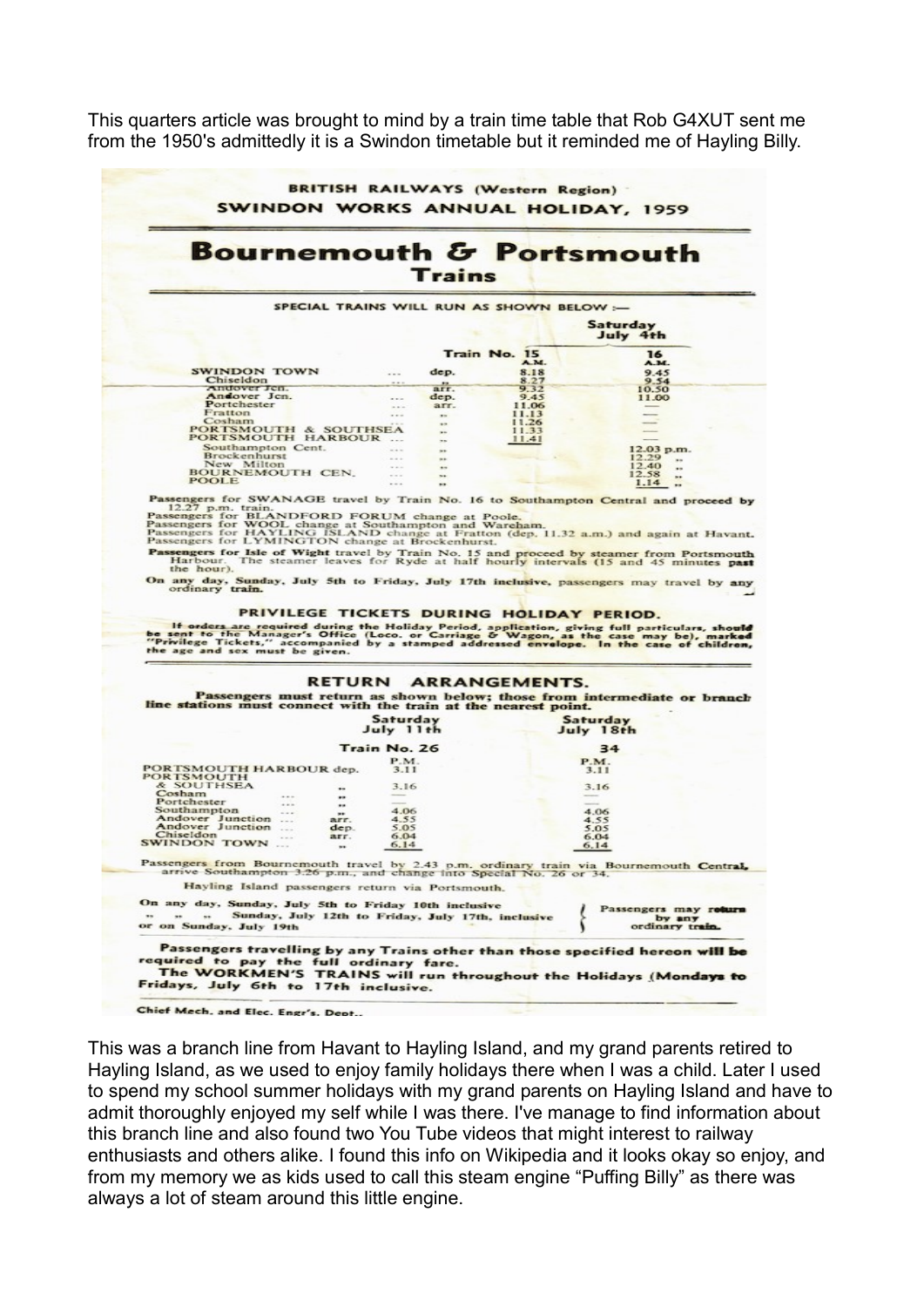# History of The Hayling Billy

The line was opened by the London, Brighton and South Coast Railway (LBSCR) for goods on 19 January 1865, and for passengers on 16 July 1867. It ran from Havant to Hayling Island station. There were two intermediate stations at Langston and North Hayling. Neither were ever "halts", in spite of their small size.

The line itself was mainly used during the summer months as people from the South Coast would travel down to the beach on Hayling Island. The coaches would often be overflowing during these months, however would be virtually empty during the winter, which would become a problem.

The LBSCR quickly ran into difficulty during the construction of the railway, as they had attempted to save on the cost of buying land on Hayling Island for the line by constructing an embankment on the mud flats in the sheltered waters of Langstone Harbour—This was an ambitious plan, which also involved the construction of wet and dry docks at Sinah Lake. Though they were given a grant to the mudlands by William Padwick, who was himself behind the plan, and the promoters offered to build the embankment and Railway at a cost of £80,000, the area was not sheltered as had been hoped: the bank was severely eroded before the railway could be completed.

The board of trade inspector was invited to certify the line as being fit for passenger traffic, but he initially refused to do so as he found that many of the sleepers had begun to rot in the original section of the railway, and there was also an unauthorised level crossing at Langstone. The former problem was quickly fixed but the level crossing remained until the closure of the line.

The line was taken over by the Southern Railway in 1923 and by British Railways in 1948. Because of the weight restriction on the bridge it was worked, from late Victorian times to closure in 1963 by small LB&SCR A1/A1X Class locomotives.

# Closure of the Line

Over the winter of 1962 it was decided to close the branch,[9] the reason being that the timber swing bridge which crossed Langstone Harbour needed to be replaced. The line was operating at a small profit at this time but despite protests British Railways took the view that the cost of a new bridge was an unreasonably large investment. The final normal service train ran on the evening of 2 November 1963. Goods services continued until the final day but goods trains were not run separately. Instead goods were conveyed in mixed trains (passenger coaches, goods wagons and vans, and a brake van) and these were a feature of the branch until the end. To clear the remaining goods stock away, the final train from Hayling Island on Saturday 2 November 1963 was a mixed train hauled by A1X no. 32650. The day after closure a special was run, hauled by A1X nos. 32636 and 32670 and this was the last ever train on the branch. All three of these locomotives survive in preservation.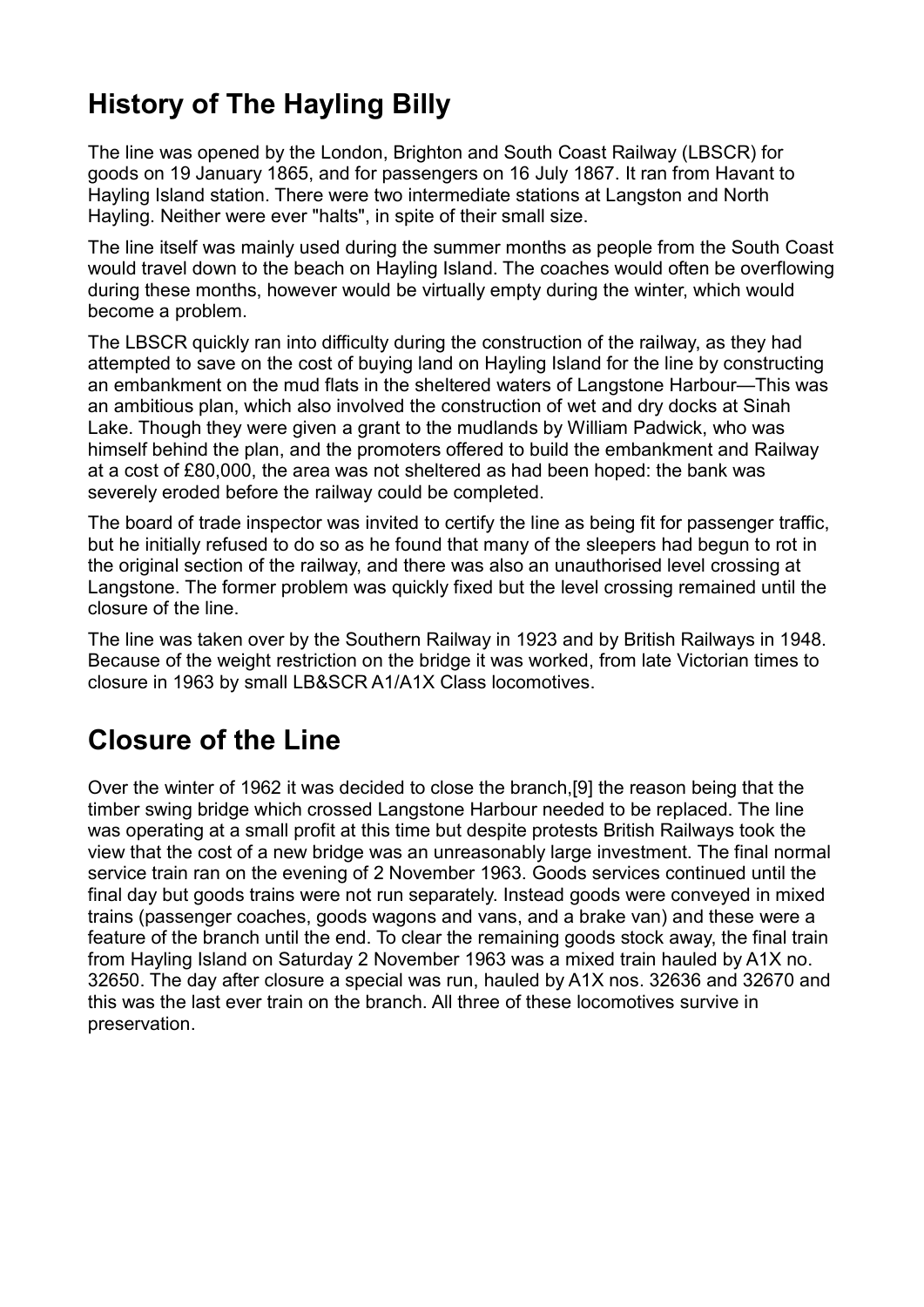## After closure and the line today

After closure, an attempt was made to re-open the line, using a former Blackpool Marton Vambac single deck tram, The tram was stored in the goods yard at Havant, and later, on Hayling Island itself. With no support from the local authorities the venture came to nothing and the tram never ran on the line. Unlike the line, however, the tram survived, and is currently preserved in running order at the East Anglia Transport Museum. The attempted re-opening delayed the lifting of the track. This finally took place in the Spring of 1966, and included the demolition of most of the structure of the railway bridge at Langstone. A significant amount of the bridge remains, including the base of the swinging section, and what seem to be bridge piers. The bridge piers are, in fact, the lower parts of the wooden bridge structure which were enclosed in rectangular columns of concrete by the Southern Railway in the late 1920s, early 1930s. The columns stand on the bridge foundations, which were specially strengthened to deal with the tidal scour at this location.

Today, the area where the tracks once stood on the Havant side of the line is a Local Nature Reserve and footpath. This enables people to walk from Havant station all the way to where the bridge and the level crossing was located, by Langston station, serving the village of Langstone.

If one were to continue walking south from Langston station (the railway never spelled it with the final "e"), across the road bridge, they would join the Hayling Island side of the line. This section of the line passes down the west side of the island, passing through where North Hayling station used to stand, and terminates at West Town, the main area of population in the south of the island.

This section is now a combined footpath, bridleway and cycleway. It has recently become part of route 2 of the National Cycle Network, sponsored by Sustrans, a charity for sustainable transport.

These are links to the two video's that I found please enjoy them.

#### https://www.youtube.com/watch?v=N1ZcFLJFGDM

https://www.youtube.com/watch?v=1GQNf2HXFY8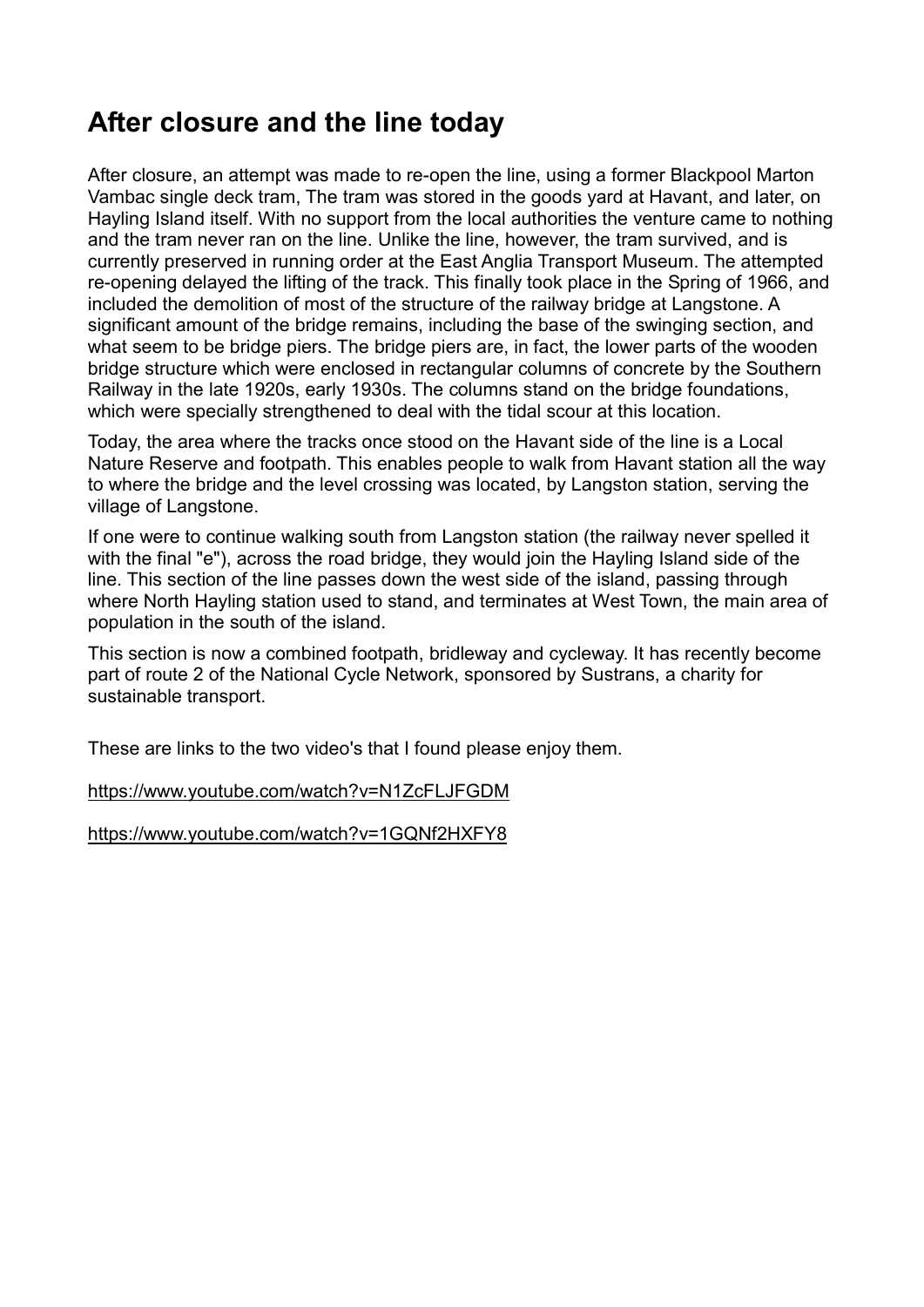

This is a small map of the area that shows where the line used to be between Havant and Hayling Island.

Just one last item for our wild life watchers, this is a close up as I did manage to get within 10 feet of the Swans for this picture of them on Liden Lake.